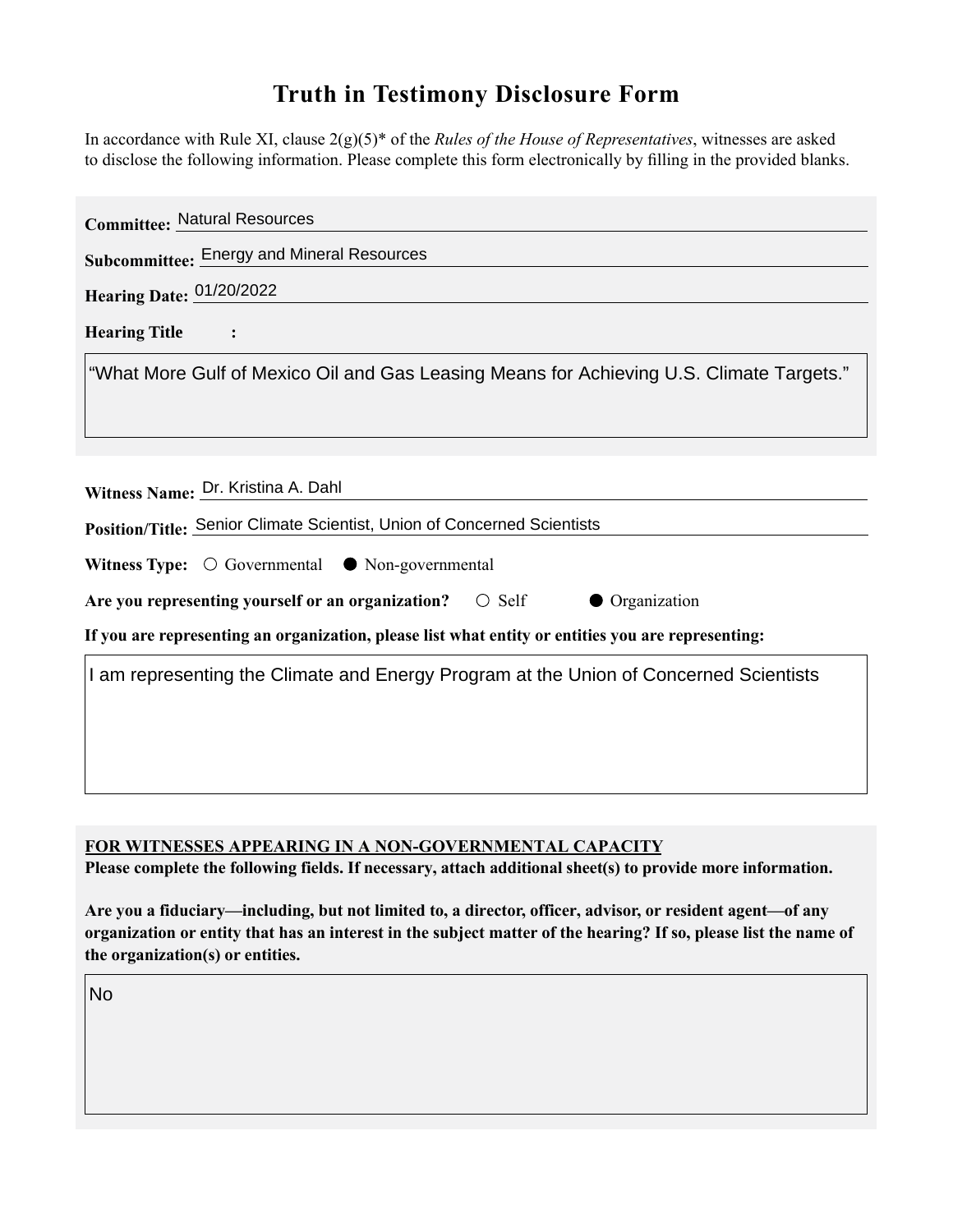**Please list any federal grants or contracts (including subgrants or subcontracts) related to the hearing's subject matter that you, the organization(s) you represent, or entities for which you serve as a fiduciary have received in the past thirty-six months from the date of the hearing. Include the source and amount of each grant or contract.** 

None

**Please list any contracts, grants, or payments originating with a foreign government and related to the hearing's subject that you, the organization(s) you represent, or entities for which you serve as a fiduciary have received in the past thirty-six months from the date of the hearing. Include the amount and country of origin of each contract or payment.** 

None

## **Please complete the following fields. If necessary, attach additional sheet(s) to provide more information.**

 $\exists$  I have attached a written statement of proposed testimony.

 $\subseteq$  I have attached my curriculum vitae or biography.

**\***Rule XI, clause 2(g)(5), of the U.S. House of Representatives provides:

(5)(A) Each committee shall, to the greatest extent practicable, require witnesses who appear before it to submit in advance written statements of proposed testimony and to limit their initial presentations to the committee to brief summaries thereof.

(B) In the case of a witness appearing in a non-governmental capacity, a written statement of proposed testimony shall include— (i) a curriculum vitae; (ii) a disclosure of any Federal grants or contracts, or contracts, grants, or payments originating with a foreign government, received during the past 36 months by the witness or by an entity represented by the witness and related to the subject matter of the hearing; and (iii) a disclosure of whether the witness is a fiduciary (including, but not limited to, a director, officer, advisor, or resident agent) of any organization or entity that has an interest in the subject matter of the hearing.

(C) The disclosure referred to in subdivision (B)(iii) shall include— (i) the amount and source of each Federal grant (or subgrant thereof) or contract (or subcontract thereof) related to the subject matter of the hearing; and (ii) the amount and country of origin of any payment or contract related to the subject matter of the hearing originating with a foreign government.

(D) Such statements, with appropriate redactions to protect the privacy or security of the witness, shall be made publicly available in electronic form 24 hours before the witness appears to the extent practicable, but not later than one day after the witness appears.

Natural Resources